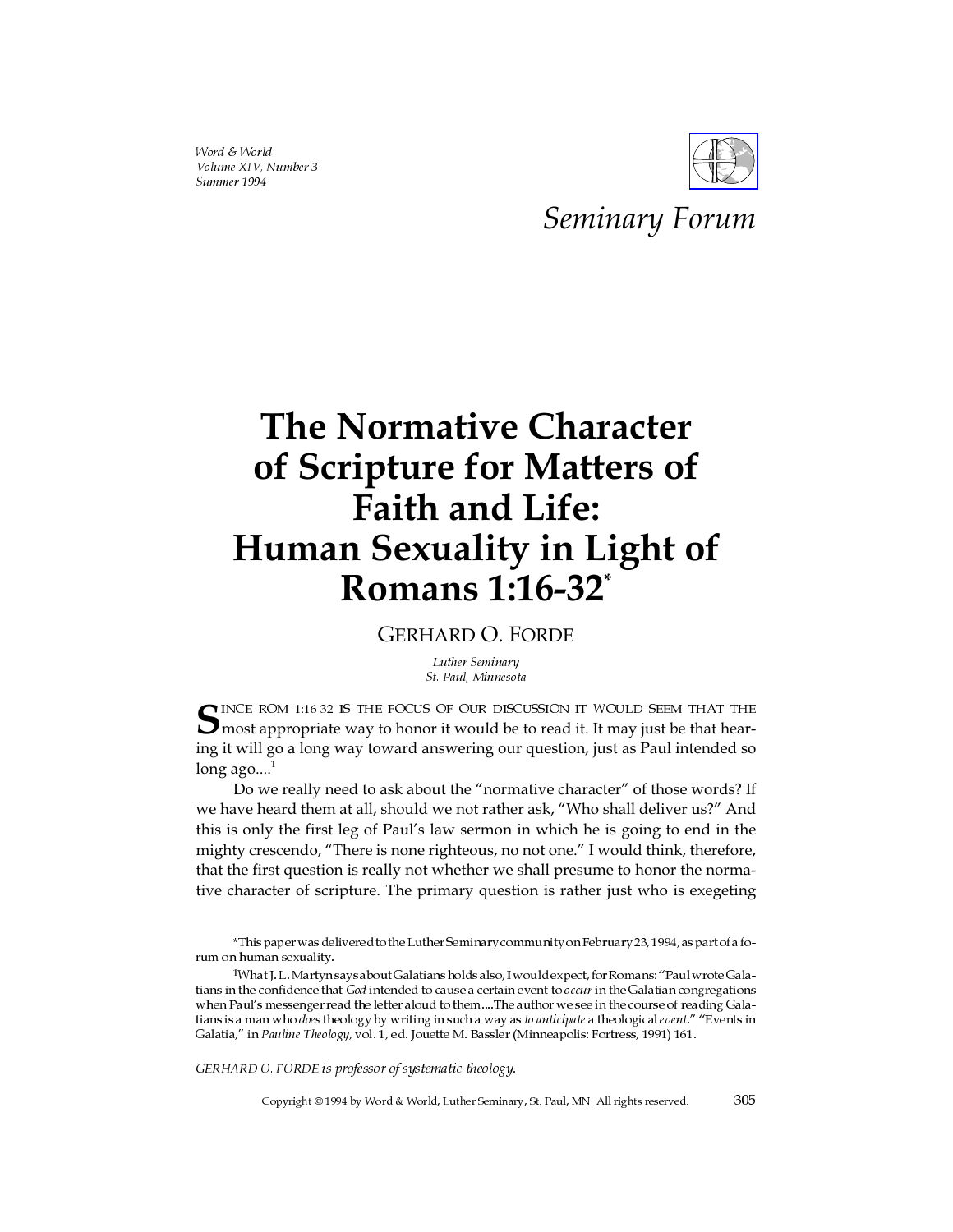whom? Are we exegeting the scriptures first and foremost, or are we being exegeted by the scriptures? Who is the acting subject in this matter? We? Or the Spirit who speaks through the scriptures? Perhaps the question for this session ought to be rephrased. Will scripture exercise or be allowed to exercise its normative character among us in the midst of our conflicts?

### I. TWO MODELS FOR INTERPRETATION

Broadly speaking, there are two fundamentally different models operative in the interpretation of scripture. In the first and perhaps most universally assumed model, the exegete as "subject" stands over against the text as the "object" to be interpreted. The interpreter occupies the space between the text and the reader or hearer. The immediate problem with such a model is subjectivism or potential arbitrariness. How can we be sure the interpretation is correct, i.e., not distorted by the biases of the interpreter? At this point one usually appeals to authorities beyond or above the individual, to the tradition perhaps, and ultimately, as in Roman Catholicism, to a teaching office or a pope. The model seems to drive inexorably toward some place "where the buck stops." Where there is no such place, the model founders. Protestants, as we are all aware, have tried to make scripture itself the place where the buck stops by appealing to doctrines of scriptural inerrancy. But exegesis itself soon undermines such claims. So in the end we are left only to hope in some more collective instance of authority, perhaps in scholarly consensus—hardly a likely or even a pleasant prospect!—or, of late, perhaps even the pronouncements of a task force, an attempt on the part of the church, it would seem, to reclaim its lost teaching office. But such attempts meet with little success. While this model has been useful in answering questions about the basic "what" of the text, it leaves us in the lurch when we come to disputed issues, the "so what." Where the exegete stands as interpreting subject over against the text as object to be interpreted, the threat of subjectivism is never really overcome. Pluralism appears as our only recourse. Then either the conflict rages on with no prospect for resolution or it grinds to a halt under the weight of repressive tolerance or just plain ennui.

The second model is much more subtle and perhaps difficult to operate with. It is the model proposed by the reformation understanding that sacred scripture interprets itself (*Scriptura sacra sui ipsius interpres*).<sup>2</sup> To make a long story short, this means that the roles of the text and the interpreter are essentially reversed. The

 $2A$  helpful recent study on the matter is Walter Mostert, "Scriptura sacra sui ipsius interpres," Lutherjahrbuch 46 (1979) 60-96. The claim that scripture interprets itself is not to be confused with the concept of the perspecuity of scripture. That simply means that scripture does not disagree with itself, or perhaps that where one passage is unclear, another can be found to clear up the difficulty. That scripture interprets itself means rather that scripture as divine word is active in establishing itself over against the interpreter. Where the interpreter understands him or herself only as subject operating on the text the normative character of the text is usually suspended. The development of this model since at least the enlightenment in the form of "critical" exegesis has meant that the interpreter willy nilly assumes the position of "defense attorney" on behalf of "modernity" against the claims of the text. Then one must ask whether it is possible to speak of the normative character of the text at all.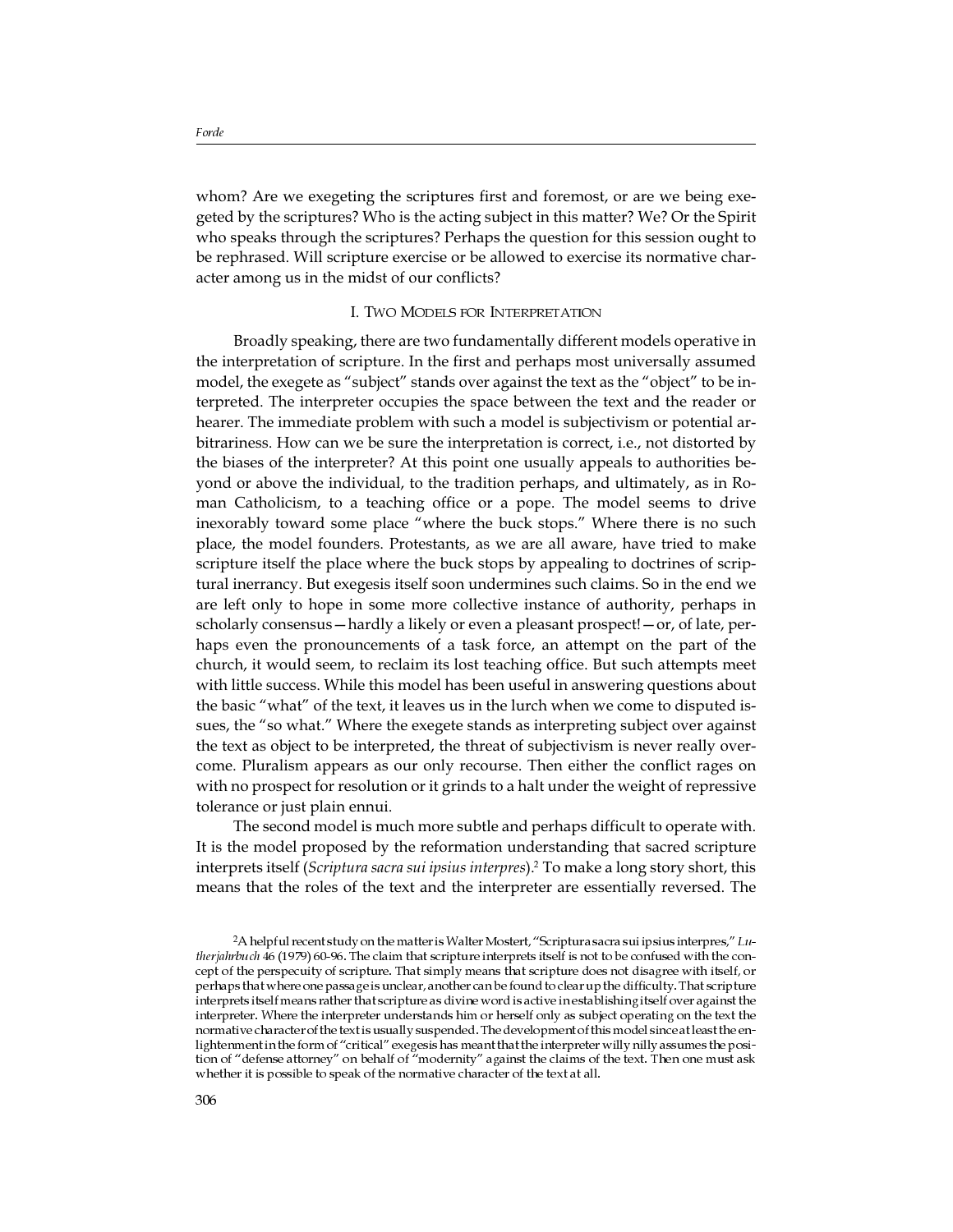Spirit speaking through the scriptures effects this reversal by the weight of the scriptural claim itself. Upon the hearing of scripture, the interpreter cannot remain standing simply as subject over against the text as object to be interpreted. Rather, in the engagement with scripture, the scripture comes to interpret the exegete. The scriptural word, that is, finds, exposes, and establishes the very being of the hearer—as creature, as guilty sinner, as justified, obligated, called to serve, etc. It is the task of the exegete to "get out of the way," so to speak, and allow the Spirit who authored the scriptures to speak. That means that the subjective stance, the *sensus proprius* of the interpreter, is set aside so that scripture can have its way with us. The interpreter is to be the mouthpiece, so to speak, for the text. Ultimately, the interpreter is to become a preacher of the text.

Here too it is recognized that the greatest difficulty for interpretation is the subjectivism of the interpreter. But in this view it is recognized that subjectivism cannot be overcome simply by formal or juridical appeals to institutions over and above the individual. The subjectivism, it is realized, is not merely intellectual error, but is ultimately due to temptation and cannot be overcome simply by appeals to collective authorities. Appeals to tradition, teaching office, or scholarly consensus, or purely formal declarations about biblical inerrancy are attempts merely to substitute collective for individual subjectivism. Even the claim that possession of the Spirit gives one special advantage is a power play that attempts to elevate the individual above the storms of conflict.<sup>3</sup> The claim that scripture be heard as interpreting itself means that the problem of conflicting interpretations can be handled only when the Spirit speaking through the scriptures actually ends the matter—which is to say, ends the claims and needs of the old dying subject and calls to life a new one who hears and heeds the word. That scripture interprets itself is simply the hermeneutical correlate of justification by faith alone. The word finds us, finds us out, kills, and gives us life. Therein lies its authority. From this perspective, claims made for extra-scriptural authority structures and/or merely formal declarations about biblical authority are constructs which in one way or another are simply a reflex of the needs of the old subject.

## II. THE PLACE OF THE LAW

What might this have to say about the problem at hand? We are concerned here in Romans 1 and in other passages having to do with sexuality with the law and its uses in the light of the gospel. As we indicated at the outset, if we hear Romans 1 with any sensitivity at all, perhaps we begin to grasp what the reformers meant by scripture exegeting us, not vice versa. The question that arises is not so much "What do these words mean?" That is painfully obvious, I should think. The question is rather, "Who shall deliver us? How can the voice of the law be stilled?" And the only answer to that, if one is to honor the normative claim of scripture, is Christ. Christ is the end of the law, that those who have faith may be justified. That

<sup>3</sup>Thus Luther always insisted that the claim to authority based on possession of the spirit in the "enthusiasts" was basically the same as that of the papacy.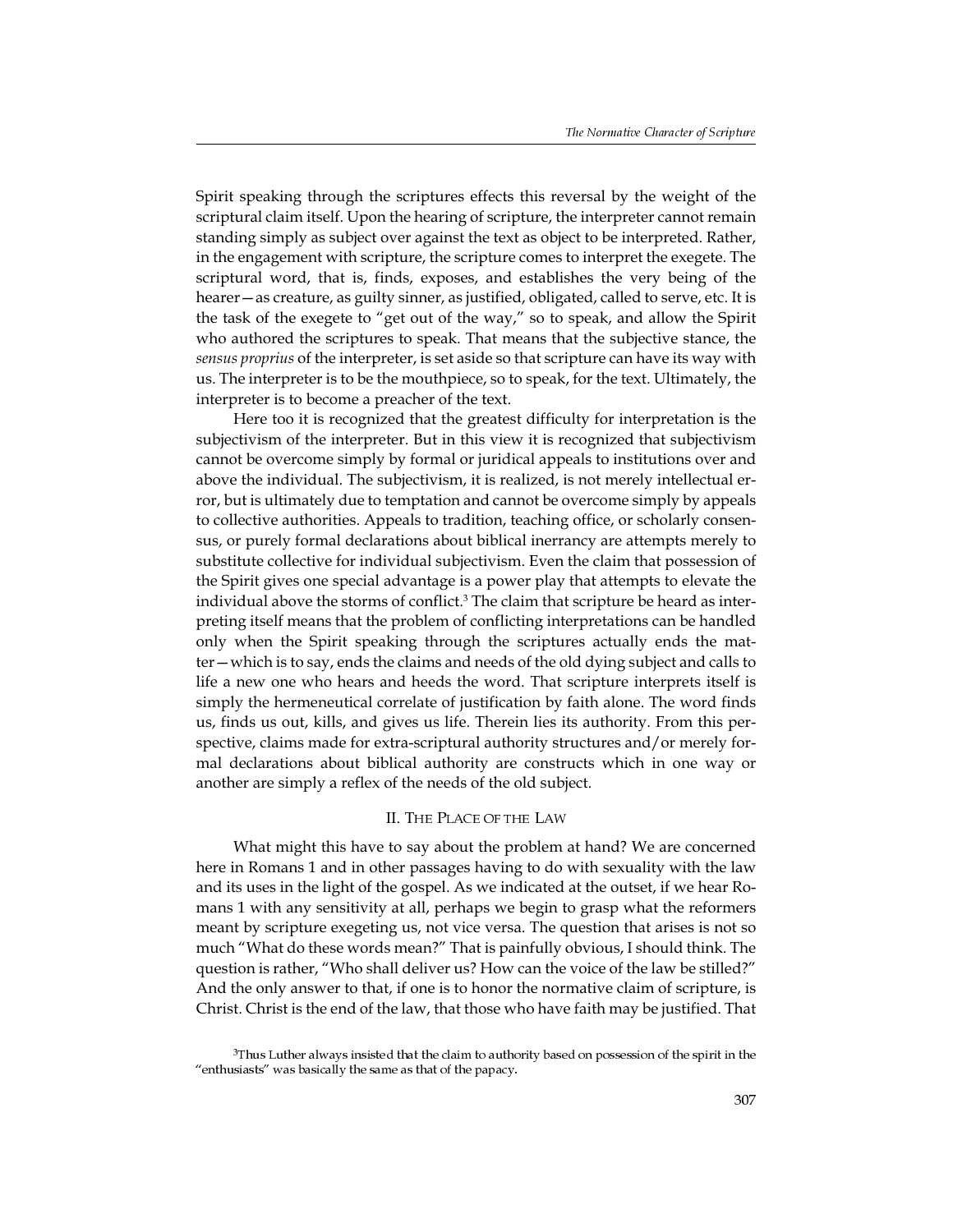being the case, the Christian understanding of the normative character of scripture as law "resonates," to use an image from chemistry, between two poles. The first pole is the announcement that "Christ is the end of the law, that everyone who has faith may be justified" (Rom 10:4). But the second is a question put to us, "Do we then by this faith render the law useless?" To which Paul replies with his emphatic  $\mu$   $\dot{\eta}$   $\gamma$  givoito, "No way! We set the law in its proper place," or, "We establish the law" (Rom 3:31).

"Christ is the end of the law that everyone who has faith may be justified.'' That is the first pole. It is the announcement of the gospel and that, I take it, is the deepest reason we are here. Acknowledging that gospel announcement is the necessary first step in honoring the normative character of scripture in the matter before us. If we do not take that first step, we will get no farther together. We must be clear above all that the law is not the way of salvation. Christ alone is that. We must be clear that the issue before us is not immediately one of salvation. It is rather a matter of the law and how we shall honor what scripture has to say on that score. If Christ is the end of the law, what does that mean for our deliberations? Two points should be made. One, since Christ is the end, and I take that to mean both *telos* and *finis*, both goal and cessation, no law of any sort can be imposed upon us simply on the ground that it is biblical, or even that it is commanded by God. Christ is the end. Legalism is over. But two, that means exactly what it says: *Christ* and Christ alone is the end, nothing else, no one else, not theology, not exegesis, not ecclesiastical authority, surely not the pope, not human progress, not some assurance that "things have changed," not developments in genetics, not even a task force, can bring the law to an end for us. If we hear the voice of the law in Romans 1 and are troubled by it there is only one remedy for that: Christ. Only as we are in Christ, indeed, only to the degree that we are in Christ, does the law end. If we are not in Christ, we are under the law. Indeed, to put it most strongly, the law hounds us until we are in Christ. And I suppose, truth to tell, that is also the reason we are here, on whatever side of the issue we find ourselves. The law is after us. We should make no mistake about that. To recognize that is to begin to see what it means to say that the scripture interprets itself: it is doing it right now. It exposes who we are and just what is going on. And Christ alone is the goal of it all. God does have a goal for us and will not give up on us until it is reached. If we do not realize that, we have no inkling whatsoever of what the normative character of scripture is all about.

But now that brings us to the second pole. If Christ is the end of the law to those of faith, do we by that faith render the law useless? "Absolutely not," says Paul. On the contrary, we set the law in place, we establish its rightful place and its true authority. No doubt this is the most subtle aspect to the doctrine of the law. How is it established by a faith that believes its end? That is precisely the point. Only a faith that knows of its true end, both its goal and its cessation, will be able to let it stand just as it is and begin, at least, to gain some insight into the way God the Spirit puts the law to proper use. Without that faith, I have no hope; I do not know or can no longer trust the end, and then must take steps to defend myself.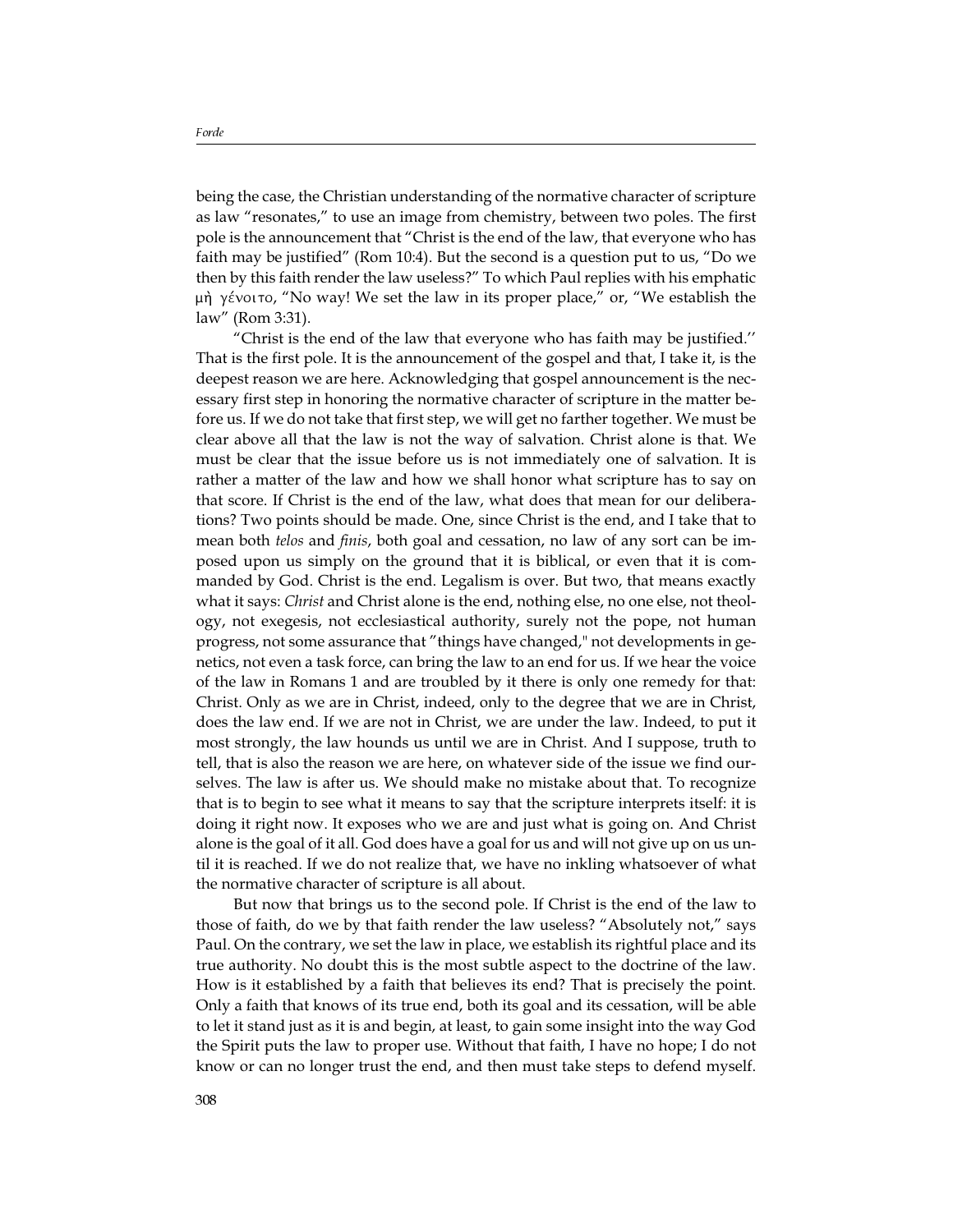Then I proceed in a faithless manner. If the law is endless I must fashion an end of my own. I must take steps to explain it away, tone it down to manageable proportions, pronounce it obsolete, or perhaps erase it altogether. This can have only one result. If I do not believe in the end, then willy nilly I become a defense attorney against the text. And such a move, it seems superfluous to say, can only spell the ultimate denial of any normative character for scripture. It is because Christ and Christ alone is the end that I can let the law stand *just as it is*. The law is established in that it stands until the goal to which it points is reached in Christ. Indeed, I think Paul can be read in these early chapters of Romans to be saying that, now that Christ has come, we all have no excuse for not heeding the law, whoever we are. It is not just coincidental that these words follow immediately upon a classic statement of justification by faith. It is not just coincidental that the unrelenting champion of the gospel could be the one to write these words. Because we are justified by faith, there is now neither any need for nor point to changing it, toning it down, indulging in casuistry, or erasing it. But such activity is, of course, futile. We can't really do much about a text like Romans 1. "It is written." It is "inspired" scripture. It is canon. It can't be changed. It will always be there waiting for us. Unless, of course, we plan to expunge it altogether. In that case, this entire discussion would be pointless.

So, if our discussion is to honor the normative character of scripture, it will "resonate" between the two poles: Christ is the end of the law to faith, on the one hand; but, on the other, such faith does not render the law useless but rather establishes it. What might this mean for us in the discussion of the difficult questions of sexuality? First of all, since Christ ends the law, no direct or literal legalistic appeals to isolated passages of scripture can be taken as decisive. As Luther could say, Moses is dead.<sup>4</sup> We don't want to hear Moses. At the same time, however, if the end establishes the law, it cannot be ignored or treated as simply irrelevant. It is now put to its proper use. We may want to ask much about some passages. Do they apply to us? Some passages obviously hit us harder or more directly than others. Yet we must ask whether something is not to be retrieved from even the most obscure passages. In any case, it would seem that if we are to honor scripture we can only proceed on the premise that at least within the perspective of scripture there is a reason for things, and we cannot rest until we are satisfied we have done our best to see it. Thus Luther could say, for instance, that even though Moses is dead, there is much in Moses that is useful for us, because it is reasonable in the daily tasks of shaping and caring for life. Or to put it in another way, it is in agreement with the "natural law." Mention of natural law, of course, conjures up all sorts of ghosts out of the ethical abyss that we need not contend with at the moment. By natural law Luther, I think we can say without overly complicating matters, just meant that which nature and common sense enjoin to care for human community.

<sup>&</sup>lt;sup>4</sup>Martin Luther, "How Christians Should Regard Moses," in Luther's Works, vol. 35, ed. E. Theodore Bachmann (Philadelphia: Muhlenberg, 1960) 165.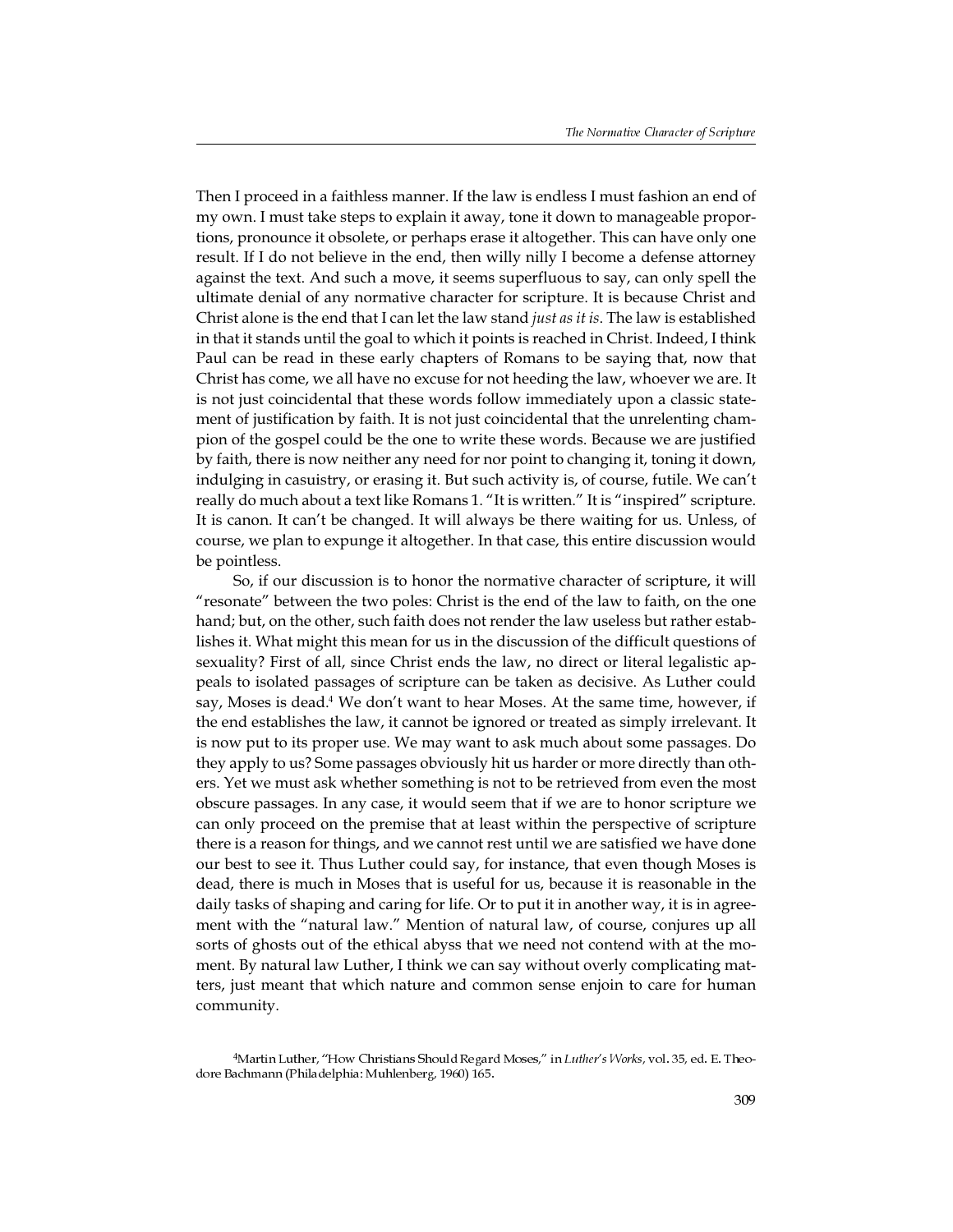### III. OUTCOMES

What might this mean for recognizing the normative character of scripture? We have tried to set the stage hermeneutically. Where does it take us? First, since we do not wish to proceed in absolutist or legalistic fashion, careful arguments will have to be made. But they must be arguments that seriously strive to honor the biblical perspective. That means that it will not do, surely, simply to isolate and dispute for or against certain passages that speak of homosexual acts. The problems we face are deeper than that. And we will begin to sound those depths, I expect, only if we read with some of the fear and trembling that arises from the realization that scripture interprets itself, that ultimately it is we who are being exegeted, not vice versa.

Is it not obvious, for instance, that our fixation with "having sex," as it is called, is itself an idolatry akin to those of which Paul speaks in Romans 1, a fixation that vacillates between obsession on the one hand and trivialization on the other? We seem to think that everyone has a right to life, liberty, and the pursuit of a satisfying orgasm, whenever and wherever it may be found. Once that is assumed, any honoring of the scriptural word on either homosexual acts or heterosexual relations is already undercut, and it is just arbitrary to raise questions about preferring one over the other. Consequently, a text like Romans 1 will become a threat to all "holding down the truth in unrighteousness." Could it even be that the almost universal objection to Paul's words about homosexual acts roots simply in the suspicion that were we to credit them our own "preferences" are next to go?

A text like Romans 1 calls upon us to concern ourselves in our argumentation with much broader biblical perspectives, no matter how difficult that may be. Questions of sexuality can be considered only within the horizons of biblical anthropology, the understanding of creation, law, sin, redemption, marriage, and family. And, I think, we dare not neglect the tradition of the church. The tradition, after all, is simply a record of how the faithful have read and sought to honor the scriptures in the past. Even though we are not legalistically bound to it, it deserves to be honored and ought not be changed without compelling argument .

Second, honoring the normative character of scripture means something of paramount importance for the approach to interpretation. It simply will not do for interpreters of texts like Romans 1 to take up the role of defense attorney for the hearer against the text. This is not about wearing hats in church. The argument is as terrifying as it is massive. Paul is not immediately or ultimately even concerned with homosexual practices. He has something much more serious and frightening in mind. It is the wrath of God. It is idolatry and subsequent abandonment by God. The abandonment by God spawns all manner of wickedness. Homosexual practices are a prime example for Paul, but one among a whole catalogue of ungodliness and wickedness. Since they did not honor God as God or give thanks to him, they became futile in their thinking and their senseless minds were darkened. Because of that, Paul says, "God gave them up in the lusts of their hearts to impurity, to the dishonoring of their bodies among themselves." Or, "God gave 310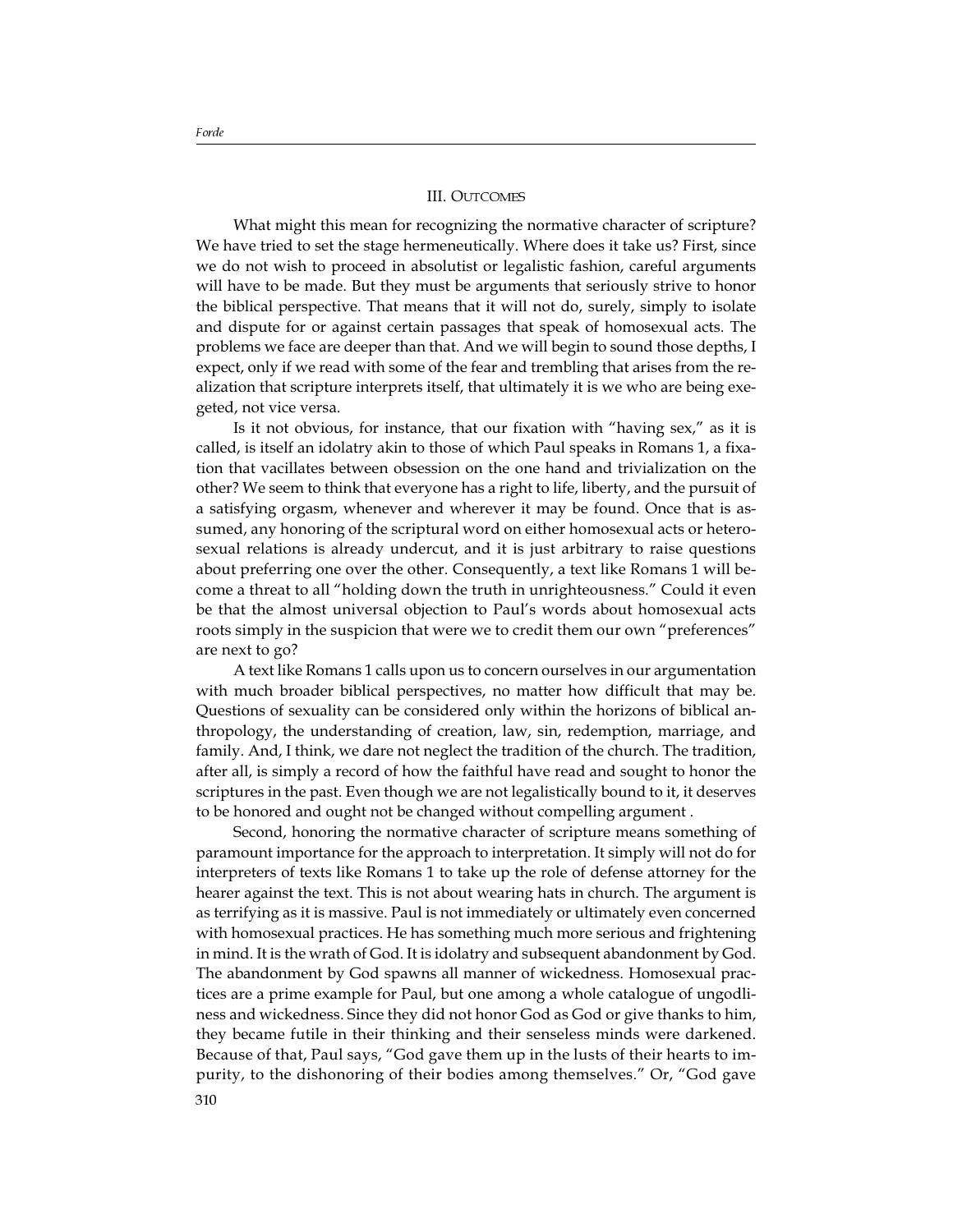them up to a base mind and to improper conduct. They were filled with all manner of wickedness, evil, covetousness, malice. Full of envy, murder, strife, deceit, malignity."

What shall we say? Who is being exegeted here? Have you listened to the news lately? According to Paul, all of this is not finally due to biology or to willful choice, but rather to God's giving up. A rather frightening thought, is it not? And what shall we do about it as interpreters? Just here is where we are tempted always to become defense attorneys for our hearers. The usual move seems to be to defend ourselves with our modernity. Surely we cannot be so gauche, so gothic, as to believe that there is actually a God who might do such things? Is Paul then wrong, or out of date? Can we comfort ourselves with that? Or perhaps he had been reading the Old Testament too much? If I assume that I am somehow the interpreting and acting subject here, then of course my biggest temptation will be to act out of sympathy and try to protect you from the text. For, to steal a line from Luther, "My heart is not made of stone. I am no child of the Marpesian crags."<sup>5</sup> Do you think I don't feel any sympathy? Do you think I enjoy doing this?

But you see I cannot come away from a reading of Romans 1-3 without the realization that I too am on the line. I too am being exegeted. Who, after all, is the "they" of whom Paul is speaking? Is it not all those against whom the wrath of God is being revealed from heaven for holding down the truth in unrighteousness, not only those who do the things catalogued but also those who condone them? How shall we honor a text like that unless we realize that it intends to catch us all in its web and end with the crushing word that there is none righteous, no not one. Can I step between you and the text to assure you that this curious business about the wrath of God is passé now? What good would that do you? Can my sympathy or cleverness protect you from the wrath of God? It would be rather dangerous to think so, to say the least! $6$ 

Finally, if scripture exegetes us rather than vice versa, we will likely ask a somewhat different set of questions in these matters. What is it that we are up to here? Why this incessant knocking on the door of the church for approval or blessing? Can even church pronouncements help us? A task force is not the end of the law! Why are we constantly looking for loopholes in Paul's argument? Paul's point in Romans 1-3 surely is exactly that there is no way out. Shall we come away from this exercise with the hollow consolation that this text holds only for some long forgotten Romans, perhaps, who knew no better than to worship snakes and

#### 5LW 33:51.

<sup>&</sup>lt;sup>6</sup>The point here is that you don't need me to protect you from the accusing voice of the law. You have Christ for that. You don't need to be comforted by all the statistics of change and so forth (dangerous comfort anyway!). Christ will free you from the curse of the law. Indeed, if I am doing my duty, I should be hammering away even more relentlessly until you at last give up and cry "I repent, have mercy, Lord!" You should really be on your guard if I try to comfort you by toning down or defending you from the law, because before you know it I will take Christ from you too and make you a present of  $\pi$  my theology," my "opinions" about God. You don't need me for that. I can at best preach Christ to you for that. The question for you now is the second one: shall we continue in sin that grace may abound? Now the question is how my life is to be shaped for care of the neighbor and the world.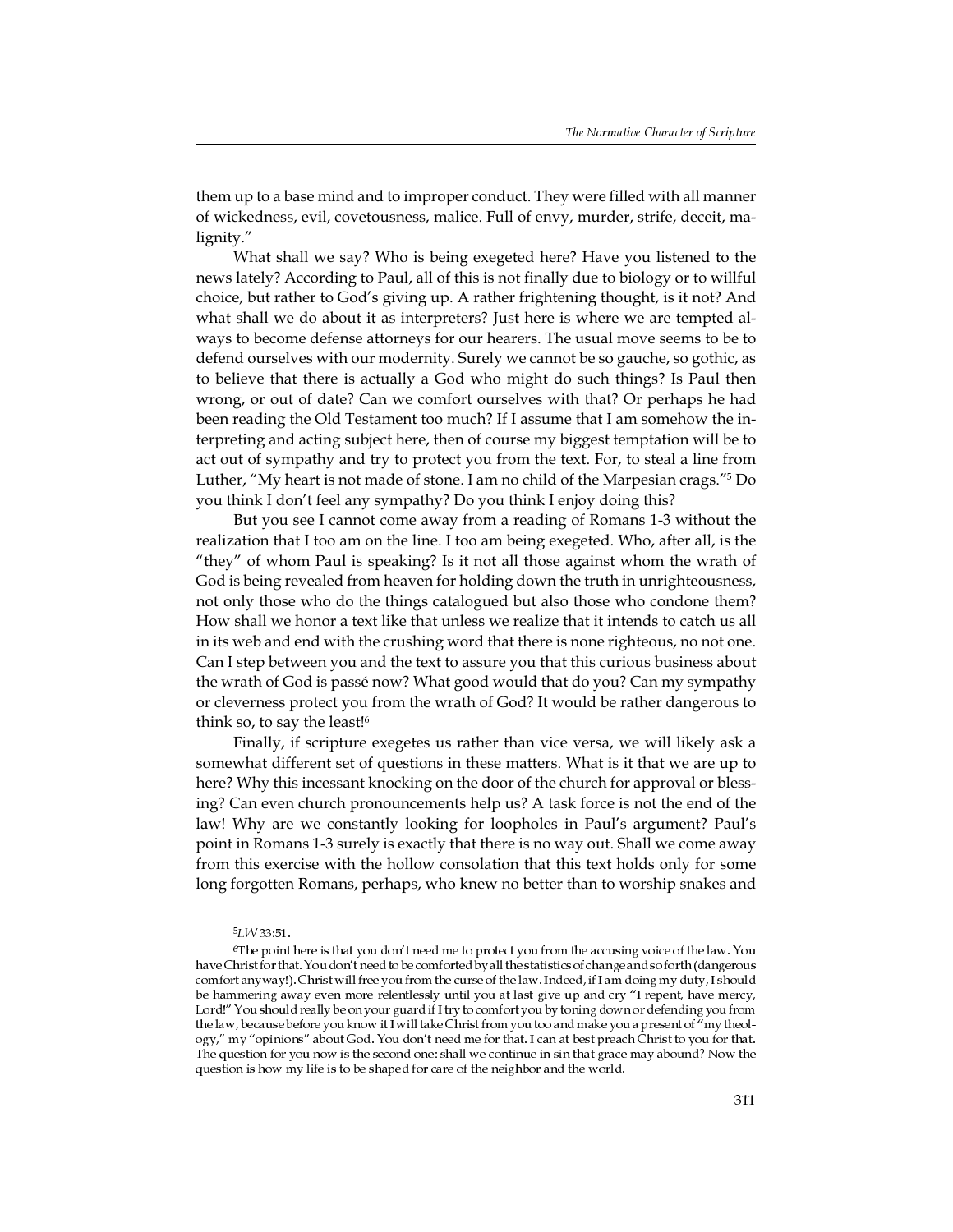birds? Can we really rest comfortably with the claim that Paul didn't even consider or know of the possibility of loving and committed relationships between persons of the same sex?<sup>7</sup> Could one really expect scripture to support the idea that loving and committed relationships justify just about any sort of sexual activity? Or is it possible that had Paul known that sexual preference is an orientation rather than a conscious choice he would not have said the things he did?<sup>8</sup> From the biblical perspective, and certainly from Paul's, this would seem hardly persuasive. Sin in the biblical view is never simply a willful act. The tradition has always held that sin was "original," some would even say "inherited," and not at its root just the result of a conscious and deliberate act of will. But that doesn't make it any less a sin. It only makes it more tragic for us all.

No, Paul's point is that there are no loopholes, there is no way out but the one God has set: "Jesus Christ my sure defense," as the hymn writer put it. Jesus Christ alone is the end of the law, and the law will sound until we arrive there at last. We would be less than sympathetic if we did not direct our hearers to that end. For when it comes down to it, if we are to honor scripture, all we have to offer finally is not loopholes, but absolution and newness of life. If that is not the end of our conversation, I fear it has no end at all.

#### ADDENDUM: ON THE FIRST USE OF THE LAW\*

Much of our conversation has revolved around the doctrine of the first use of the law. However, even though the doctrine has been talked about considerably, no consistent argument about what is involved has actually been made. We need therefore to ask more directly: Does the first use of the law provide "room" within which homogenital sex acts can be approved? If one considers carefully what that doctrine is all about, the answer has to be no. To see this, one has to study the matter much more closely than we have yet done or can do here. For now, the following points can be made. I proceed somewhat in reverse by stating the conclusion first and then make some remarks about the doctrine itself.

\*Professor Forde added these remarks during a panel discussion on April 15, 1994.

7The argument that Paul was speaking of heterosexuals involved in homosexual acts, and that it would have been alright had it been homosexuals doing such acts seems to me to be quite preposterous-an extreme case of the exegete trying to defend the hearer against the text.

8The attempt to marshall so-called scientific evidence to prove that homosexuality is an orientation and not a choice and to call Paul's indictment into question on this score, is, it seems to me, not a proper or careful way to argue. In the first place, the evidenceis still eminently doubtable. Thereis still no agreement in the scientific community, and even if there were, most true scientists would be more modest. But in the second place, it hardly seems appropriate for those who seek to honor the normative character of scripture to call it into question on such a slim basis.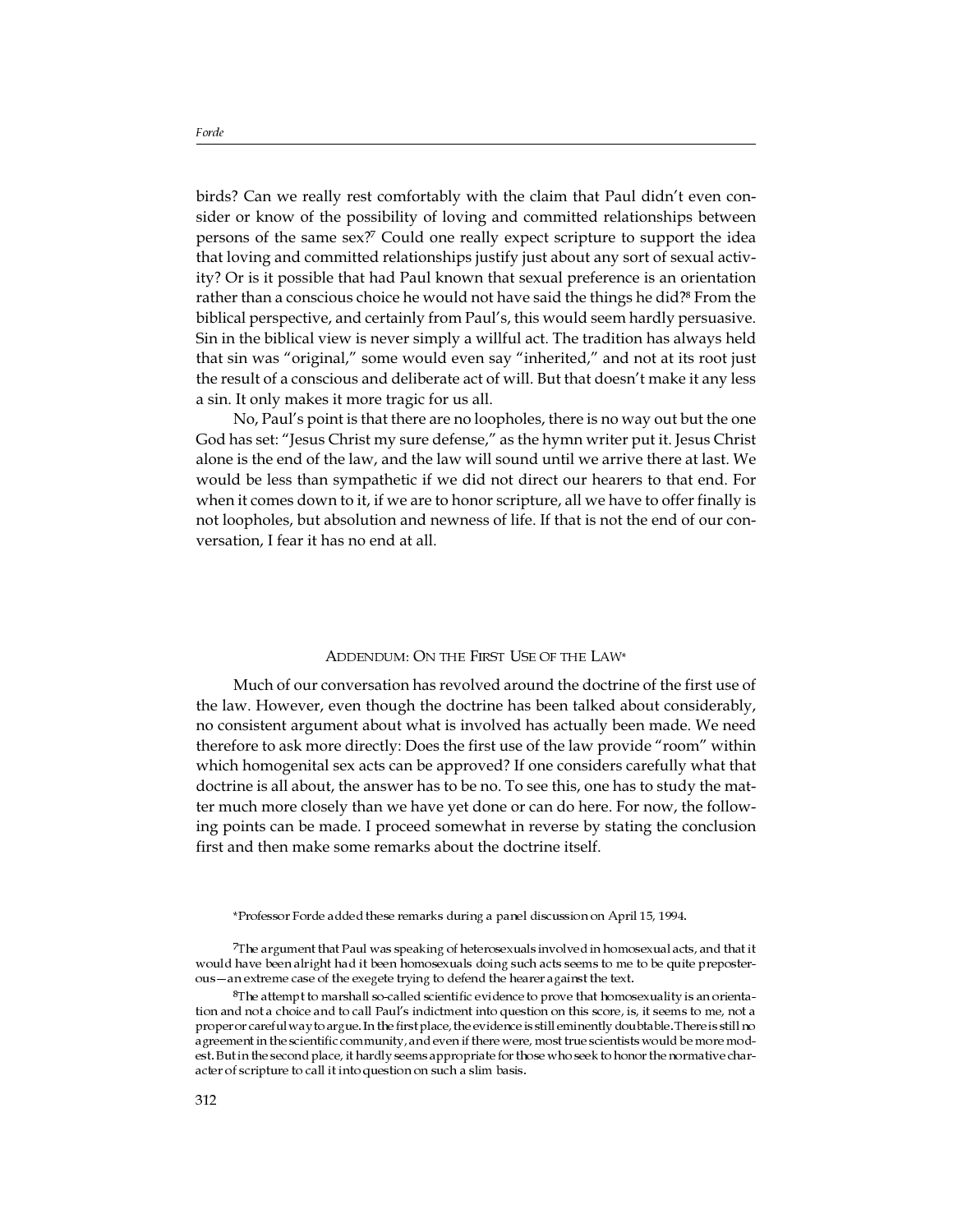1. When the sexual and marriage laws of the Bible were extended beyond the immediate confines of the biblical material, the result was the doctrine of the *estate of marriage* and its laws, an estate that was heterosexual, monogamous, and by intention, permanent. The estate was designed to preserve the family and to protect those involved and society itself from the vagaries of individualistic and selfish desire. The claim that this application of the first use of the law should now be reversed, altered, or expanded to accommodate a desire which is completely individualistic is quite contrary to the entire point of the first use of the law. The first use is concerned about the social consequences of our deeds and misdeeds. The claim that a change in context alters the matter, i.e., that homogenital sex acts might occur within a committed and loving relationship, misses the purpose and function of the law because it shifts the focus from society to the satisfaction of individualistic desire. The appeal to supposed "evidence" from biological or social science is consequently for the most part myopic, onesided, and usually hopelessly romantic. Mostly it seems that the only "science" to be admitted is conjecture about whether or not the desire involved is biologically determined. Generally ignored is evidence of and learned discussion about the destructiveness, both physical and social, of homogenital sexual activity. Since the propaganda for such activity has taken on the character of an ideology, its case apparently does not need to be argued. All that is necessary is that opposition be discredited by sloganeering. This procedure absolutely cannot fit under the rubric of the first use of the law. What happens is that law loses whatever force it had and is simply pushed aside. The content of the law is apparently to be determined by current pop sociology and sentimentalism. This is an abuse of the law, not a use.

2. The doctrine of the uses of the law is just what it says. It is about the *uses* of the law, not about the content of the law. The content of the first use is exactly the same as that of the second use and comes from the same sources. It is inconceivable therefore that a law considered according to the first use could contradict the second. Nor can one appeal to the doctrine of the first use of the law as a rubric under which to justify modification or accommodation, such that the first use would be something perhaps more liberal or permissive than the second. (As a matter of fact, orthodox Lutheranism actually maintained that the uses of the law applied to different classes of people. The first use applied to the unregenerate, the second to those being awakened, and the third to the regenerate. No relaxation of law in any of its uses was therefore envisaged.) It is unthinkable, therefore, that the doctrine of the uses of the law could be used to advocate an alteration such that what was once immoral should now be considered moral. The law has, indeed, always to be applied concretely, but not abused by being reversed. If the content of the first use is radically changed, then the second use is of course undercut since there is no longer any sin to accuse. And where there is no use for the law, there is also, of course, no use for Christ. The argument follows the standard argument of recent theology: sin is condoned rather than forgiven, and Christ is of no effect.

3. The contentious area in the Lutheran doctrine of the uses of the law has always been the question of the third use. This is important, because it sheds light